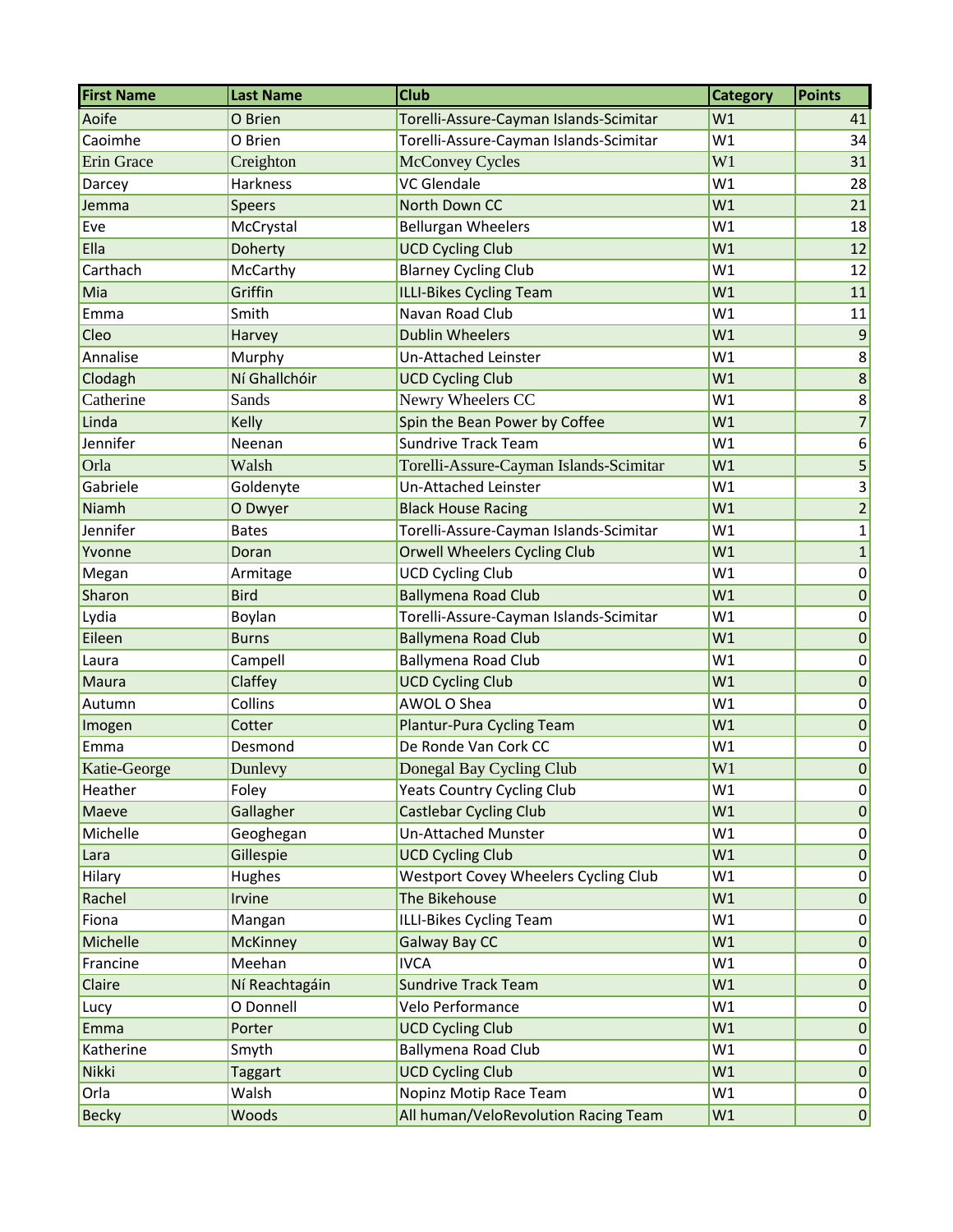| All human/VeloRevolution Racing Team<br>Grace<br>Young<br>W <sub>1</sub>           |                         |
|------------------------------------------------------------------------------------|-------------------------|
|                                                                                    | $\pmb{0}$               |
| W <sub>2</sub>                                                                     |                         |
| Orla<br>Hendron<br><b>Orwell Wheelers Cycling Club</b><br>W <sub>2</sub>           | 15                      |
| Golczak<br>Orwell Wheelers Cycling Club<br>W <sub>2</sub><br><b>Beata</b>          |                         |
| <b>Orwell Wheelers Cycling Club</b><br>W <sub>2</sub><br><b>Breda</b><br>Horan     | 14                      |
| Guihen<br>Un-Attached Leinster<br>W <sub>2</sub><br>Fiona                          | 13                      |
| <b>Team Giant Dublin</b><br>W <sub>2</sub><br>Niamh<br>Stephens                    | 13                      |
| Isobel<br>Oaks<br>Smugglers Cycle Club<br>W <sub>2</sub>                           | 12                      |
| <b>UCD Cycling Club</b><br>W <sub>2</sub><br>Eva<br><b>Brennan</b>                 | 11                      |
| <b>Dublin Wheelers</b><br>W <sub>2</sub><br>Lyndsey<br><b>Bryce</b>                | 11                      |
| <b>Velo Performance</b><br>W <sub>2</sub><br>Ciara<br>Kelly                        | 11                      |
| Leah<br>Desmond<br><b>Bandon Cycling Club</b><br>W <sub>2</sub>                    | $10\,$                  |
| Kinch<br>W <sub>2</sub><br><b>Cuchulainn CC</b><br>Ciara                           | $\boldsymbol{9}$        |
| Un-Attached Leinster<br>W <sub>2</sub><br><b>Kuras</b><br>Ewa                      | $\bf 8$                 |
| W <sub>2</sub><br>Aisling<br><b>Un-Attached Leinster</b><br>Flanagan               | $\boldsymbol{6}$        |
| Monica<br>Frieband<br>Orwell Wheelers Cycling Club<br>W <sub>2</sub>               | $\boldsymbol{6}$        |
| <b>Newry Wheelers CC</b><br>W <sub>2</sub><br>Ciara<br>Havern                      | $\boldsymbol{6}$        |
| Sofie<br><b>Sundrive Track Team</b><br>W <sub>2</sub><br>Loscher                   | $\boldsymbol{6}$        |
| Molloy<br><b>Tullamore CTC</b><br>W <sub>2</sub><br>Sinead                         | $\overline{a}$          |
| Rochford<br>W <sub>2</sub><br>De Ronde Van Cork CC<br>Nessa                        | 4                       |
| <b>Bula</b><br><b>Un-Attached Leinster</b><br>W <sub>2</sub><br>Joanna             | 3                       |
| Earlie<br>St. Tiernan's CC<br>W <sub>2</sub><br>Kate                               | $\mathbf{3}$            |
| Deborah<br><b>Sundrive Track Team</b><br>W <sub>2</sub><br>Madden                  | $\overline{\mathbf{3}}$ |
| Sinnead<br>Oakes<br>De Ronde Van Cork CC<br>W <sub>2</sub>                         |                         |
| Márcia<br>Salvador<br>W <sub>2</sub><br><b>TC Racing</b>                           | $\overline{\mathbf{3}}$ |
| Orwell Wheelers Cycling Club<br>W <sub>2</sub><br>Caoimhe<br>May                   | $\overline{2}$          |
| <b>Orwell Wheelers Cycling Club</b><br>Arron<br>Fox<br>W <sub>2</sub>              | $\pmb{0}$               |
| Geraldine<br><b>Bohermeen CC</b><br><b>Gill Heery</b><br>W <sub>2</sub>            | $\pmb{0}$               |
| Deirbhle<br>W <sub>2</sub><br><b>UCD Cycling Club</b><br><b>Ivory</b>              | $\pmb{0}$               |
| <b>UCD Cycling Club</b><br>Catherine<br>Mahoney<br>W <sub>2</sub>                  | $\pmb{0}$               |
| Monica<br>Marconi<br><b>Orwell Wheelers Cycling Club</b><br>W <sub>2</sub>         | $\pmb{0}$               |
| McAllister<br>Arcane Cycling Team<br>W <sub>2</sub><br>Maria                       | 0                       |
| <b>Orwell Wheelers Cycling Club</b><br>Gillian<br>W <sub>2</sub><br><b>McDarby</b> | 0                       |
| McKiverigan<br><b>Scott Bright Motor Group</b><br>Niamh<br>W <sub>2</sub>          | 0                       |
| Foyle CC<br>W <sub>2</sub><br>Tonya<br>Moran                                       | 0                       |
| Ciara<br>Ni Fhlathartaigh<br>Orwell Wheelers Cycling Club<br>W <sub>2</sub>        | 0                       |
| Niamh<br>O Donovan<br><b>TC Racing</b><br>W <sub>2</sub>                           | 0                       |
| W <sub>2</sub><br>Scott Bright Motor Group<br>Stephanie<br>Roche                   | 0                       |
| Watersley Race and Development Cycling Tear W2<br>Maia<br><b>Simmons</b>           | 0                       |
| <b>Un-Attached Munster</b><br>Lisa<br>Stapelbroek<br>W <sub>2</sub>                | 0                       |
| W <sub>2</sub><br>Elia<br><b>UCD Cycling Club</b><br>Tutty                         | 0                       |
| Stamullen CC<br>White<br>Helen<br>W <sub>2</sub>                                   | 0                       |
| <b>Bann Wheelers CC</b><br>Wilkinson<br>W <sub>2</sub><br>Jane                     | 0                       |
| Wylie<br><b>McConvey Cycles</b><br>W <sub>2</sub><br>Laura                         | 0                       |
| W <sub>3</sub>                                                                     |                         |
| Hilliard<br>Faith<br><b>TC Racing</b><br>W <sub>3</sub>                            | 13                      |
| <b>McNally Swords CC</b><br><b>Banfield</b><br>W <sub>3</sub><br>Laura             | 12                      |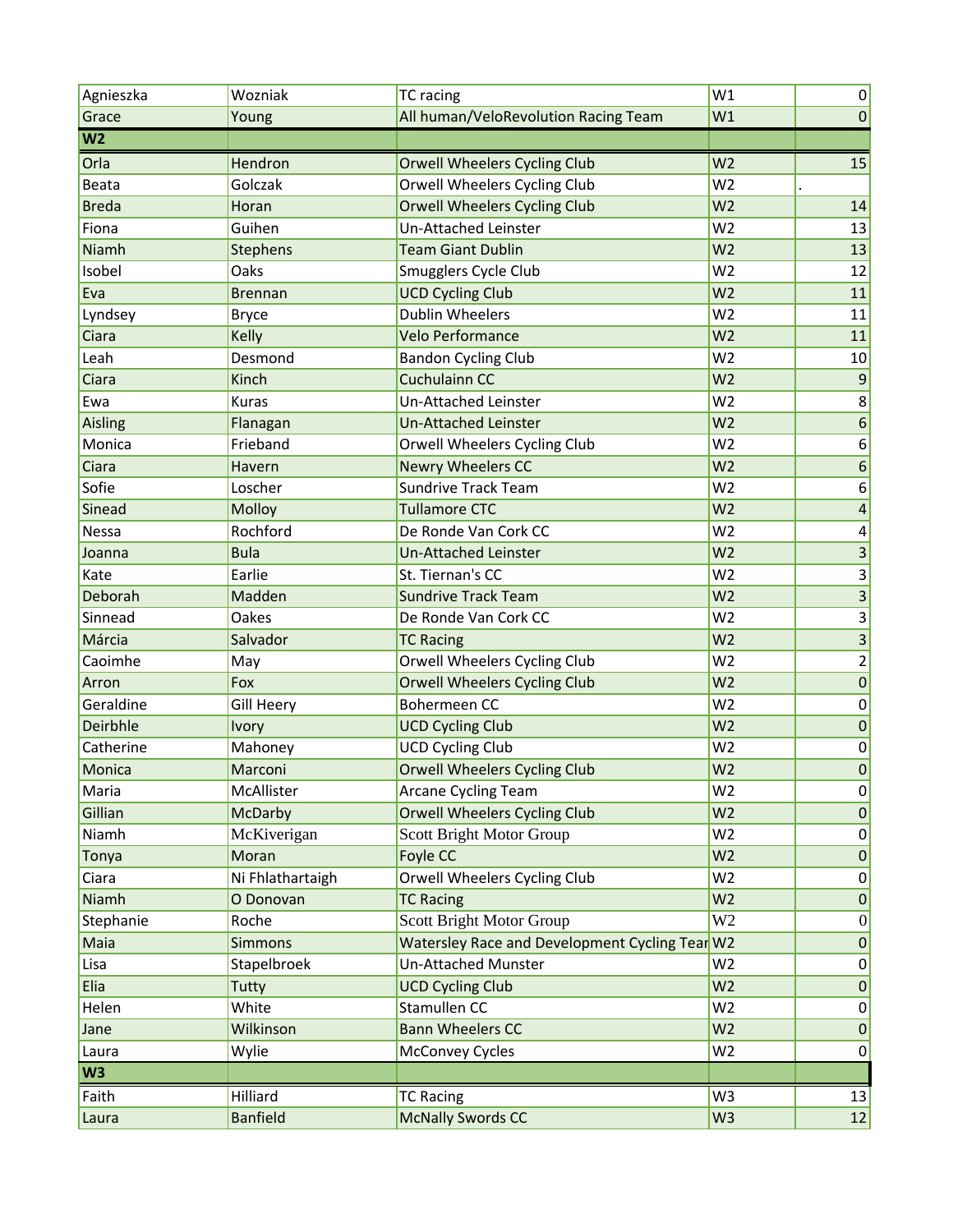| Teresa            | Parr           | Newry Wheelers CC                   | W <sub>3</sub> | 11                      |
|-------------------|----------------|-------------------------------------|----------------|-------------------------|
| Grace             | Smith          | <b>Arcane Cycling Team</b>          | W <sub>3</sub> | 11                      |
| Shauna            | Finn           | Newcastle West Cycling Club         | W <sub>3</sub> | 10                      |
| Mary              | Daly           | <b>Wesport Covey</b>                | W <sub>3</sub> | $\vert 9 \vert$         |
| Aideen            | Keenan         | <b>Dublin Wheelers</b>              | W <sub>3</sub> | $\vert 9 \vert$         |
| Joanne            | Regan          | <b>Ballymena Road Club</b>          | W <sub>3</sub> | 8 <sup>1</sup>          |
| Suzanne           | White          | Sorrento CC                         | W <sub>3</sub> | 8 <sup>2</sup>          |
| Susan             | Fagan          | <b>Clontarf Cycling Club</b>        | W <sub>3</sub> | $\overline{7}$          |
| Karen             | Hull           | Phoenix CC                          | W <sub>3</sub> | 7                       |
| Loraine           | Mulchrone      |                                     | W <sub>3</sub> | $7\vert$                |
| Julie             | Rea            | Phoenix CC                          | W <sub>3</sub> | $\overline{7}$          |
| Hannah            | Tilly          | <b>Arcane Cycling Team</b>          | W <sub>3</sub> | $\overline{7}$          |
| Anne-Marie        | Cooke          | <b>Dublin Wheelers</b>              | W <sub>3</sub> | 6 <sup>1</sup>          |
| Mary              | Corless        | <b>Challenge Cycling Club</b>       | W <sub>3</sub> | $\boldsymbol{6}$        |
| Meta              | Johnston       | Team Madigan C.C.                   | W <sub>3</sub> | $6\overline{)}$         |
| Helen             | McParland      | Phoenix CC                          | W <sub>3</sub> | $\boldsymbol{6}$        |
| Elizabeth         | Kent           | <b>Arcane Cycling Team</b>          | W <sub>3</sub> | $\overline{5}$          |
| Rachel            | <b>McBride</b> | <b>Arcane Cycling Team</b>          | W <sub>3</sub> | $\mathsf S$             |
| Frances           | Thompson       | <b>McNally Swords CC</b>            | W <sub>3</sub> | 5 <sup>2</sup>          |
| Joanne            | White          | <b>Drogheda Wheelers</b>            | W <sub>3</sub> | $\overline{5}$          |
| Aileen            | Curran         | <b>Stamullen RC</b>                 | W <sub>3</sub> | $\vert 4 \vert$         |
| Megan             | Davenport      | <b>UCD Cycling Team</b>             | W <sub>3</sub> | $\overline{a}$          |
| Danielle          | Forshaw        | Gorey Cycling Club                  | W <sub>3</sub> | $\vert 4 \vert$         |
| Grace             | Irvine         | <b>Arcane Cycling Team</b>          | W <sub>3</sub> | $\overline{a}$          |
| Ellie             | Kelso          | East Tyrone Cycling Club            | W <sub>3</sub> | $\vert 4 \vert$         |
| Ciara             | Wilson         | <b>Un-Attached Leinster</b>         | W <sub>3</sub> | $\overline{a}$          |
| Ailbhe            | Carroll        | <b>Un-Attached Munster</b>          | W <sub>3</sub> | $\vert 3 \vert$         |
| Nicola            | Carter         | <b>Newry Wheelers CC</b>            | W <sub>3</sub> | 3 <sup>1</sup>          |
| <b>Emily Anne</b> | Doyle          | Naas Cycling Club                   | W <sub>3</sub> | $\vert 3 \vert$         |
| Debbie-Lee        | Gaffney        | <b>Un-Attached Ulster</b>           | W <sub>3</sub> | $\overline{\mathbf{3}}$ |
| Lauren            | Garvey         | Armagh Down CC                      | W <sub>3</sub> | $\vert 3 \vert$         |
| Gillian           | Haverty        | <b>Orwell Wheelers Cycling Club</b> | W <sub>3</sub> | $\vert 3 \vert$         |
| Claire            | Ludlow         | Ardee Cycling Club                  | W <sub>3</sub> | $\vert 3 \vert$         |
| Keela             | Mac Hale       | <b>Sundrive Track Team</b>          | W <sub>3</sub> | 3 <sup>1</sup>          |
| Laura             | Mc Munn        | <b>Yeats Country Cycling Club</b>   | W <sub>3</sub> | $\vert 3 \vert$         |
| Ellie             | McArdle        | <b>Square Wheels</b>                | W <sub>3</sub> | $\vert 3 \vert$         |
| Roisin            | McGivern       | Newry Wheelers CC                   | W <sub>3</sub> | $\vert 3 \vert$         |
| Gillian           | Orr            | North Down CC                       | W <sub>3</sub> | 3 <sup>1</sup>          |
| Frances           | Shanahan       | West Cork Cycling Club              | W <sub>3</sub> | $\vert 3 \vert$         |
| Selina            | Sweeney        | <b>Termon Wheelers</b>              | W <sub>3</sub> | $\vert 3 \vert$         |
| Sarah             | White          | Un-Attached Leinster                | W <sub>3</sub> | $\vert 3 \vert$         |
| Sara              | Canny          | <b>Western Lakes CC</b>             | W <sub>3</sub> | $\overline{2}$          |
| Alison            | Higgins        | Four Masters CC                     | W <sub>3</sub> | $\mathbf{2}$            |
| Shona             | Keane          | Greenmount CA                       | W <sub>3</sub> | $\overline{2}$          |
| Grainne           | Kelly          | Innisfree Wheelers Cycling Club     | W <sub>3</sub> | $\mathbf{2}$            |
| Kathy             | Kerr           | Harps CC                            | W <sub>3</sub> | $\overline{2}$          |
| Joann             | Lowry          | Ballymena Road Club                 | W <sub>3</sub> | $\overline{2}$          |
| Kerrie            | McIlmoyle      | <b>Roe Valley CC</b>                | W <sub>3</sub> | $\overline{2}$          |
| Ellen             | Murray         | <b>TC</b> Racing                    | W <sub>3</sub> | $\mathbf{2}$            |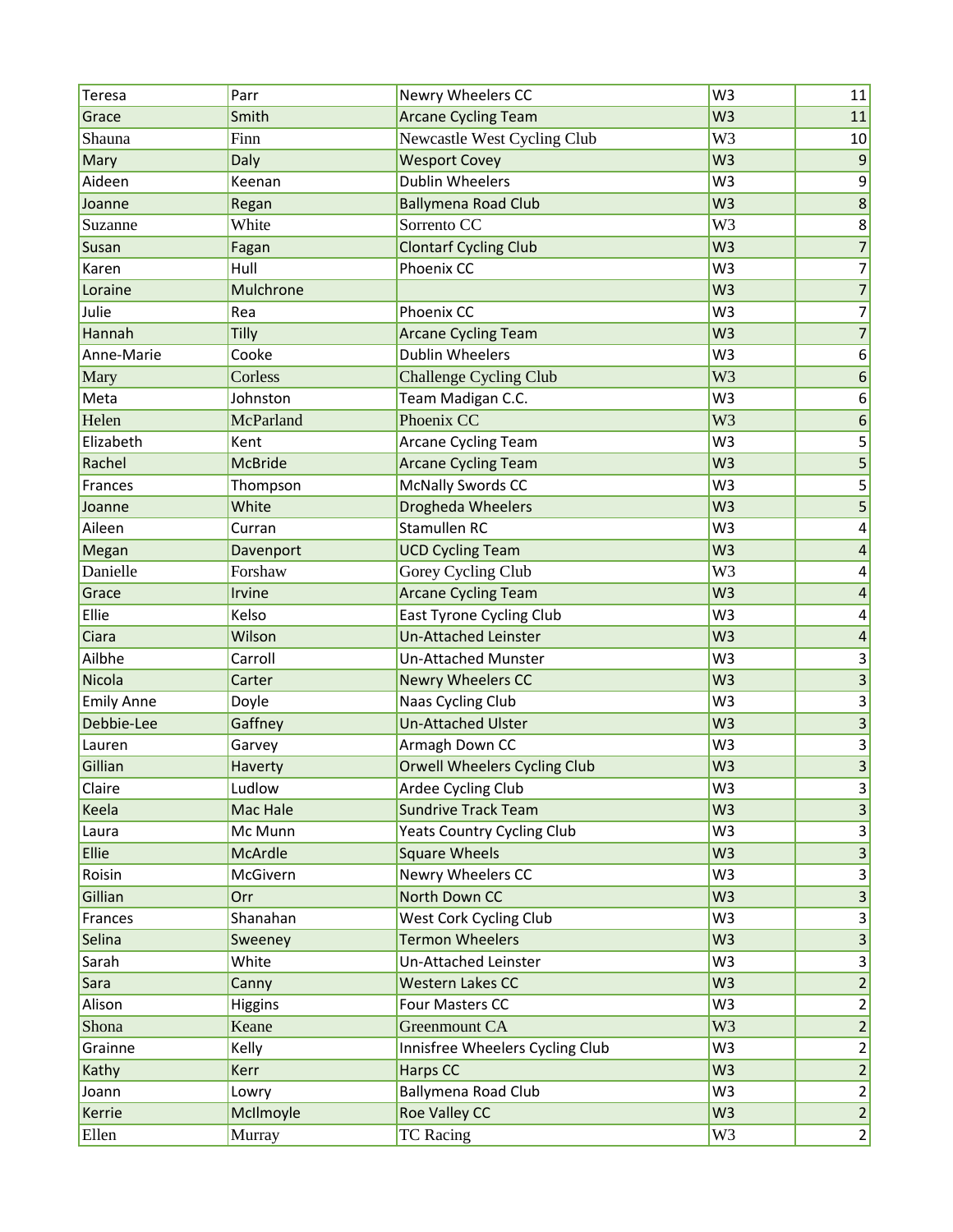| Katie           | <b>Neill</b>     | <b>Velo Performance</b>                     | W <sub>3</sub> | $\overline{2}$  |
|-----------------|------------------|---------------------------------------------|----------------|-----------------|
| Gráinne         | O Callaghan      | Orwell Wheelers Cycling Club                | W <sub>3</sub> | $\overline{2}$  |
| Grainne         | Reidy            | <b>Un-Attached Leinster</b>                 | W <sub>3</sub> | $\overline{2}$  |
| Richael         | Timothy          | Castlerea Cycling Club                      | W <sub>3</sub> | $\overline{2}$  |
| Caroline        | Wade             | <b>Newry Wheelers CC</b>                    | W <sub>3</sub> | $\overline{2}$  |
| Eleana          | Wallace          | Harps CC                                    | W <sub>3</sub> | $\overline{2}$  |
| Lorna           | Farrell          | Lynx Cycling Club                           | W <sub>3</sub> | $\mathbf{1}$    |
| Aileen          | Flynn            | Un-Attached Leinster                        | W <sub>3</sub> | $1\vert$        |
| Marrion         | Holland          | Velo Club Balrothery                        | W <sub>3</sub> | 1               |
| Helen           | Kelly            | <b>St Tiernans Cycling Club</b>             | W <sub>3</sub> | $\mathbf{1}$    |
| Dearbhlá        | McDonald         | <b>Infinity Cycling Club</b>                | W <sub>3</sub> | $\mathbf{1}$    |
| Susie           | Mitchell         | <b>Sundrive Track Team</b>                  | W <sub>3</sub> | $\mathbf{1}$    |
| Aoife           | Parker-Hedderman | <b>Orwell Wheelers Cycling Club</b>         | W <sub>3</sub> | $\mathbf{1}$    |
| Katie           | Reilly           | Orwell Wheelers Cycling Club                | W <sub>3</sub> | $1\vert$        |
| Annie           | Roche            | <b>Scott Bright Motor Group</b>             | W <sub>3</sub> | 1               |
| Tara            | Russell Kissane  | Killarney Cycling Club                      | W <sub>3</sub> | $\mathbf{1}$    |
| <b>Danielle</b> | <b>Travers</b>   | <b>Dublin Wheelers</b>                      | W <sub>3</sub> | $\mathbf{1}$    |
| Clodagh         | Allen            | <b>Clonard RC</b>                           | W <sub>3</sub> | 0               |
| Hannah          | Alley            | <b>Sundrive Track Team</b>                  | W <sub>3</sub> | 0               |
| Aishling        | <b>Barry</b>     | Dunboyne Cycling Club                       | W <sub>3</sub> | 0               |
| Marijke         | <b>Beltman</b>   | <b>Orwell Wheelers Cycling Club</b>         | W <sub>3</sub> | 0               |
| Tara            | <b>Brennan</b>   | <b>Un-Attached Munster</b>                  | W <sub>3</sub> | 0               |
| Ruth            | <b>Brooks</b>    | <b>Un-Attached Leinster</b>                 | W <sub>3</sub> | $\vert 0 \vert$ |
| Louisa          | <b>Bruck</b>     | <b>Un-Attached Leinster</b>                 | W <sub>3</sub> | 0               |
| Sharon          | Cahill           | The Chain Gang Cycling Club                 | W <sub>3</sub> | 0               |
| Seaghna         | Campbell         | White River Wheelers Cycling Club           | W <sub>3</sub> | 0               |
| Emily           | Cavanagh         | <b>St Tiernans Cycling Club</b>             | W <sub>3</sub> | 0               |
| Lucie           | Chenet           | Phoenix CC                                  | W <sub>3</sub> | 0               |
| Anne            | Coleman          | <b>Sundrive Track Team</b>                  | W <sub>3</sub> | $\pmb{0}$       |
| Ciara           | Condell          | Limerick Ladies Cycling Club                | W <sub>3</sub> | 0               |
| Eithne          | Connolly         | <b>Orwell Wheelers Cycling Club</b>         | W <sub>3</sub> | 0               |
| Kelly           | Connor           | Killarney Cycling Club                      | W <sub>3</sub> | 0               |
| Abi             | Conway           | <b>Westport Covey Wheelers Cycling Club</b> | W <sub>3</sub> | 0               |
| Julia           | Cooper           | <b>Arcane Cycling Team</b>                  | W <sub>3</sub> | 0               |
| Jane            | Cullen           | <b>Panduit Carrick Wheelers</b>             | W <sub>3</sub> | 0               |
| Leah            | Currie           | <b>Un-Attached Ulster</b>                   | W <sub>3</sub> | 0               |
| Zoe Mae         | Danko-Mcalister  | Drogheda Wheelers                           | W <sub>3</sub> | 0               |
| Saoirse         | Davis            | Greenmount CA                               | W <sub>3</sub> | 0               |
| Mary            | Dawson           | <b>Bray Wheelers</b>                        | W <sub>3</sub> | 0               |
| Tatiana         | Dillon           | Strabane Lifford Cycling Club               | W <sub>3</sub> | 0               |
| Regina          | Dolan            | <b>DB Cycling Club</b>                      | W <sub>3</sub> | 0               |
| Catherine       | Donnelly         | <b>Infinity Cycling Club</b>                | W <sub>3</sub> | 0               |
| Catriona        | Donovan          | <b>Tralee Manor West BC</b>                 | W <sub>3</sub> | 0               |
| Eva             | Donovan          | <b>Black House Racing</b>                   | W3             | 0               |
| Leona           | Farrell          | Newry Wheelers CC                           | W <sub>3</sub> | 0               |
| Lu lucy         | Feng             | <b>Clontarf Cycling Club</b>                | W <sub>3</sub> | 0               |
| Angela          | Ferris           | <b>Un-Attached Leinster</b>                 | W <sub>3</sub> | 0               |
| Sandra          | Fitzgerald       | Lucan Cycling Road Club                     | W <sub>3</sub> | 0               |
| Coleen          | Foley            | Velo Club Balrothery                        | W <sub>3</sub> | 0               |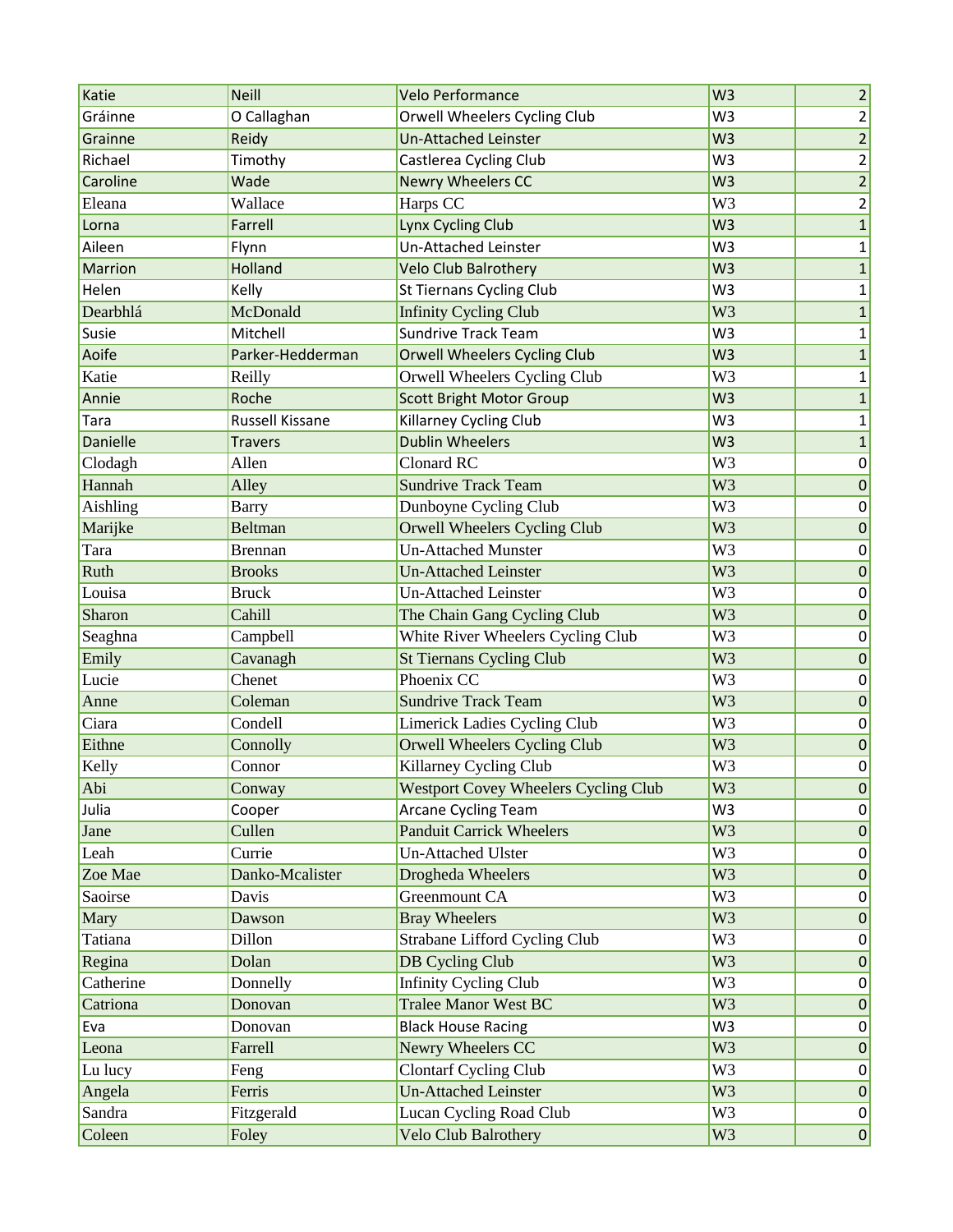| Hannah       | Gibney      | <b>UCD Cycling Club</b>                     | $\overline{W}$ 3 | 0               |
|--------------|-------------|---------------------------------------------|------------------|-----------------|
| Caroline     | Glennon     | <b>Un-Attached Leinster</b>                 | W <sub>3</sub>   | 0               |
| Vicki        | Guy         | <b>Un-Attached Leinster</b>                 | W <sub>3</sub>   | 0               |
| Grainne      | Hanley      | Lucan Cycling Road Club                     | W <sub>3</sub>   | $\pmb{0}$       |
| Rebecca      | Harold      | <b>Un-Attached Leinster</b>                 | W <sub>3</sub>   | 0               |
| Lorraine     | Harrington  | <b>South-East Road Club</b>                 | W <sub>3</sub>   | 0               |
| Katy         | Harrison    | <b>Ossory Cycling Club</b>                  | W <sub>3</sub>   | 0               |
| Orla Mary    | Harrison    | <b>Westport Covey Wheelers Cycling Club</b> | W <sub>3</sub>   | 0               |
| Zara         | Harrison    | Dromara Cycling Club                        | W <sub>3</sub>   | 0               |
| Josephine    | Healion     | <b>Tullamore CTC</b>                        | W <sub>3</sub>   | 0               |
| Anna         | Heaney      | <b>Castlebar Cycling Club</b>               | W <sub>3</sub>   | 0               |
| Roisin       | Hickey      | <b>Callan Cycling Club</b>                  | W <sub>3</sub>   | 0               |
| Susan        | Hickey      | Slievenamon Cycling Club                    | W <sub>3</sub>   | 0               |
| Laurena      | Holleren    | <b>Corrib MTB</b>                           | W <sub>3</sub>   | $\vert 0 \vert$ |
| Deirdre      | Hynes       | Riverside CC Ennistymon                     | W <sub>3</sub>   | 0               |
| Aine         | Kelly       | <b>Orwell Wheelers Cycling Club</b>         | W <sub>3</sub>   | 0               |
| Aoife        | Kelly       | Greenmount CA                               | W <sub>3</sub>   | 0               |
| Natasha      | Kelly       | <b>Four Masters CC</b>                      | W <sub>3</sub>   | 0               |
| Nicola       | Kelly       | Challenge Cycling Club                      | W <sub>3</sub>   | 0               |
| Shannon      | Kelly       | <b>Greenmount CA</b>                        | W <sub>3</sub>   | 0               |
| Sharon       | Kennedy     | Greenmount CA                               | W <sub>3</sub>   | 0               |
| Catherine    | Kiely       | <b>Bottecchia Racing Club</b>               | W <sub>3</sub>   | $\vert 0 \vert$ |
| Doireann     | Killeen     | Orwell Wheelers Cycling Club                | W <sub>3</sub>   | 0               |
| Amy          | Kinsella    | <b>Panduit Carrick Wheelers</b>             | W <sub>3</sub>   | 0               |
| Samantha     | Klus        | <b>UCD Cycling Club</b>                     | W <sub>3</sub>   | 0               |
| Jessica      | Lamb        | <b>St Tiernans Cycling Club</b>             | W <sub>3</sub>   | 0               |
| Niamh        | Lavery      | Clann Eireann CC                            | W <sub>3</sub>   | 0               |
| Vanessa      | Lawrenson   | <b>Un-Attached Leinster</b>                 | W <sub>3</sub>   | $\vert 0 \vert$ |
| Suzy         | Macken      | Cuchulainn CC                               | W <sub>3</sub>   | 0               |
| Hazel        | Magill      | Watersley R&D Cycling Team                  | W <sub>3</sub>   | $\pmb{0}$       |
| Aoife        | Malone      | <b>Rockabill Roadies</b>                    | W <sub>3</sub>   | 0               |
| Leah         | Maunsell    | <b>Team Ballyhoura</b>                      | W <sub>3</sub>   | $\pmb{0}$       |
| Celine Ann   | Mc Phillips | Newry Wheelers CC                           | W3               | 0               |
| Laura        | Mc Quaid    | <b>DB Cycling Club</b>                      | W <sub>3</sub>   | 0               |
| Mia          | McCrea      | Strabane Lifford Cycling Club               | W <sub>3</sub>   | 0               |
| Anna         | McIlreavy   | <b>Un-Attached Ulster</b>                   | W <sub>3</sub>   | 0               |
| Nicola       | Mclaughlin  | Arcane Cycling Team                         | W <sub>3</sub>   | 0               |
| Eimer        | McMullan    | <b>UCD Cycling Club</b>                     | W <sub>3</sub>   | 0               |
| Aoife        | Mooney      | Navan Road Club                             | W <sub>3</sub>   | 0               |
| Carmel       | Moran       | <b>Un-Attached Leinster</b>                 | W <sub>3</sub>   | 0               |
| Jean         | Mullen      | Drogheda Wheelers                           | W <sub>3</sub>   | 0               |
| Hannah       | Mullin      | <b>Gortin MTB</b>                           | W <sub>3</sub>   | 0               |
| Louise       | Mulvaney    | <b>Bottecchia Racing Club</b>               | W <sub>3</sub>   | 0               |
| <b>Breda</b> | Murphy      | Marble City Cyclers                         | W <sub>3</sub>   | 0               |
| Ericka       | Murray      | <b>Yeats Country Cycling Club</b>           | W <sub>3</sub>   | 0               |
| Aishling     | O Connor    | <b>Orwell Wheelers Cycling Club</b>         | W <sub>3</sub>   | 0               |
| Susan        | O Mara      | Dublin Wheelers                             | W <sub>3</sub>   | 0               |
| Ciara        | O Neill     | <b>Castleknock Cycling Club</b>             | W <sub>3</sub>   | 0               |
| Margie       | O'Connor    | <b>Un-Attached Munster</b>                  | W <sub>3</sub>   | 0               |